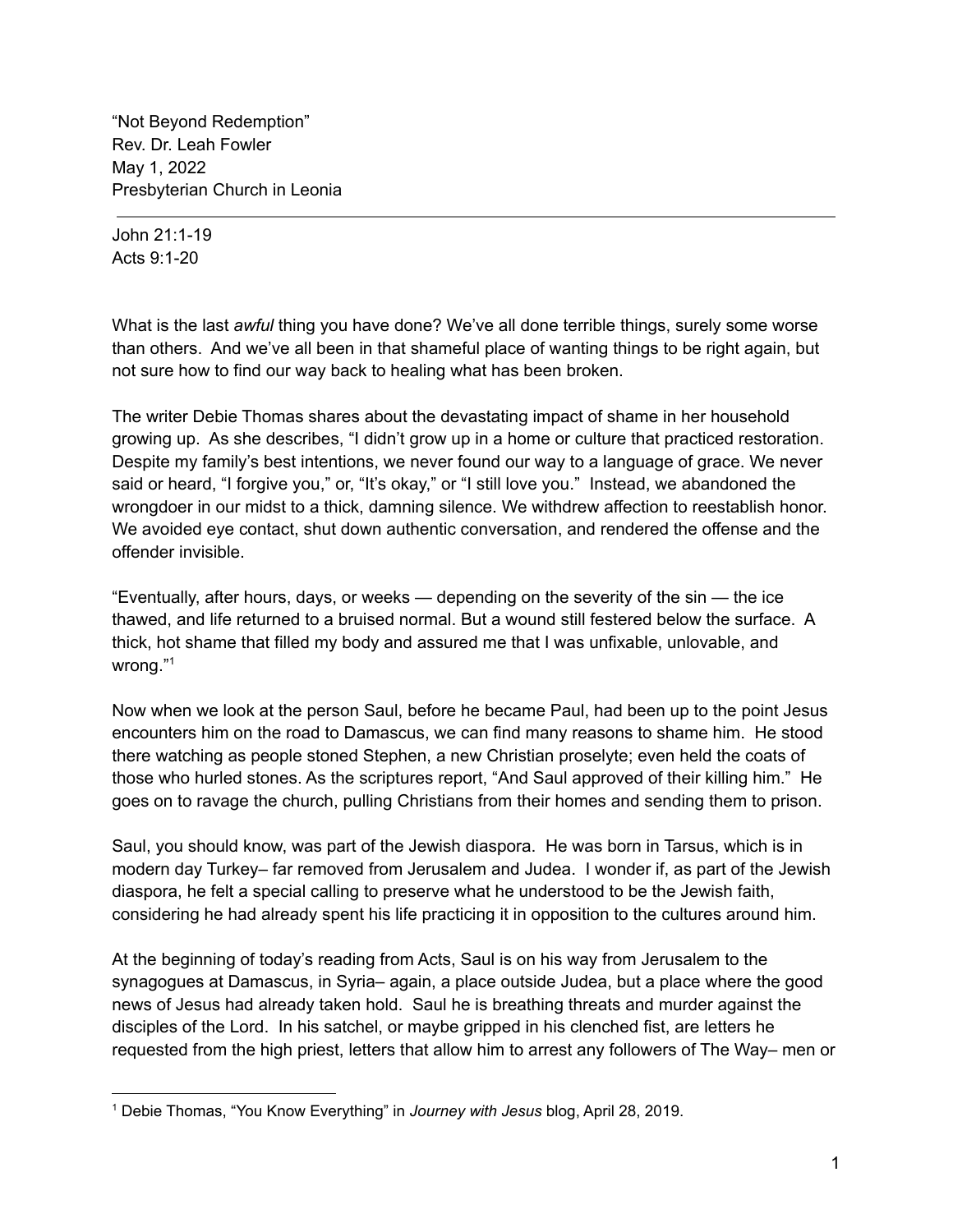women– and bring them bound to Jerusalem. We're not sure what would happen next to them, but having seen what had just happened to Stephen, we might guess.

I want to note that Saul's *intent* was in line with the teachings of his faith and of the prophets. Jesus was not the only one of that time period whom people proclaimed to be the Messiah. There were others too, and those who were committed to preserving the faith did not believe that the Messiah promised by the prophets had yet come. They did not want these various leaders, whom they sincerely believed were false leaders, to fracture the Jewish community which was already fragile under Roman rule. And so, Saul carried letters with the intent to keep the faith pure.

However, I've learned that *intent* does not always excuse actions. We fail in our intent for religious purity when our zeal for faith relies on violence and authoritarianism. Holy intervention was necessary. With a heavenly light flashing around him, Saul hears the voice of Jesus saying, "Saul, Saul, why do you persecute me?" Now, it doesn't happen often that a holy voice speaks a name *twice* while calling a biblical character. It happened to Moses, when Moses encountered God at the burning bush: "Moses, Moses!" And Moses replied, "Henini"-- in Hebrew, "Behold me; here I am." It happened to the boy Samuel, when God called him in the temple: "Samuel, Samuel," to which the boy called "Henini," "Here am I!" – it took a few times before the boy actually realized the voice was God's, but he was ready to respond, regardless. When God uses the name of Abraham– great patriarch of faith– twice, it is in a moment when Abraham has gone too far with his zeal for following God. He has bound his precious son, Isaac, on the altar, and is about to strike him with a knife to sacrifice before God when a voice interrupts him: "Abraham, Abraham!" "Hanini– Here I am" Abraham replied. Then God forcefully commanded, "Do not lay a hand on the boy or do anything to him."

I think the fact that Jesus speaks Saul's name twice is similar to God speaking Abraham's name twice– Jesus needs to get Saul's attention to prevent him from doing something horrendous in God's name. "Saul! Saul! Why do you persecute me"

But unlike Abraham, unlike Samuel, and unlike Moses, Saul does not reply with a "Here I am!" Instead he asks, "Who *are* you, Lord?" He does not yet have a relationship with the one who has called him. But that does not stop Jesus from grabbing hold of this man and changing the path he will follow. "I am Jesus, whom you are persecuting," he says– then gives directions for Saul to find the people in Damascus who will receive him into Christian community. Saul gets up, and though his eyes are open, he cannot see anything. For three days he experiences blindness and fasts. In that period of blindness, he becomes better able to see how Jesus will come to be the center of his life and his call.

As it turns out, Saul became Paul, and he ended up sending out different kinds of letters: these letters tell the good news of Jesus Christ, and the wildly inclusive church formed through him, which included people of all genders, slave and free, Jews and Gentiles. His letters make up most of the New Testament beyond the gospels. As it turned out, a Jewish man who knew what it was like living out a faith while in diaspora provided some skills Jesus needed to stretch the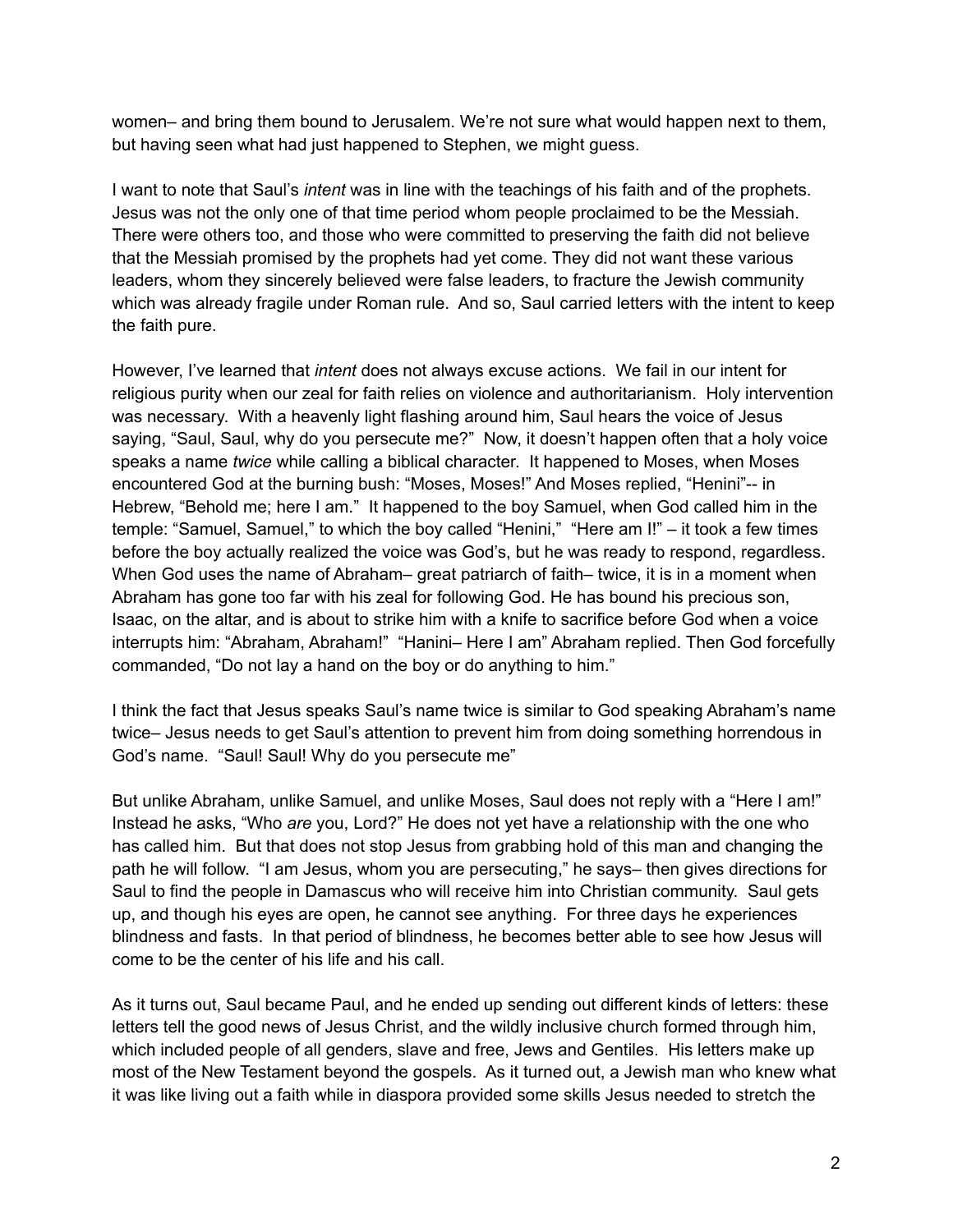church to the corners of the earth. This awful, violent man was not beyond redemption; Jesus could see that, and after a period of blindness, Paul could see that too.

This incredible story resonates with me today in a few ways. First, we have to realize that the holy can break into our lives at any point, and call us toward transformation.

I have a friend, also named Paul: Paul Stetsenko, who was the music director at the church I served in Alexandria years ago. He is a Juilliard graduate, a genius not just in music but in his immense knowledge on just about any topic. He has an oddball sense of humor, and I remember him as a real cynic. He is also from Ukraine. A couple of years ago, he left the church we had both served, and I can see from social media that he is now living as a brother in an Orthodox monastery in PA. I believe this might have been the last place I would imagine Paul. I can see from what he posts on social media that he paints the most beautiful religious icons– these populate his Facebook feed, along with rare pictures of Paul, whose blond hair and beard are getting longer and longer in each photo. We haven't been close enough over the years for me to hear the story of his transformation, but I'm sure there is a story there. However, he did say in one of his social media posts "painting is the same as what I did at Westminster, but this time in paint and colors. In a hindsight, while in service at Westminster Presbyterian, I was painting icons, only in sound." So, we never know what might be happening in Renée's mind while she's sharing her music with us in worship.

I've learned that within Orthodox Christianity, there is painful division right now. The Moscow Patriarch Kirill has aligned Russian Orthodoxy with the will of Putin, in support of war against Ukraine. Years before the war started, a fundamentalism was brewing in Russian Orthodoxy, called Russkii mir– meaning "Russian World" ideology, which teaches that there is a Holy Russia, or "Holy Rus" which includes Russia, Ukraine, and Belarus, and sometimes Moldova and Kazakhstan. It teaches that Russia is the center of this world, Moscow is its political heart, Russian must be the common language, and the Russian Orthodox Church and its leadership must dictate the common spirituality, morality, and culture. This Russian World stands against the corrupt west, which it teaches has fallen too far into liberalism, globalization, Christianophobia, and homosexuality. However, Orthodox leaders across the globe have written a theological rejection of this way of thinking. I think they are like the German Confessing Church movement, which courageously took a stand against the teachings of Hitler and Naziism – some, like Dietrich Bonhoeffer, lost their lives due to this resistance. *to read more about this, see "A DECLARATION ON THE "RUSSIAN WORLD" (RUSSKII MIR) TEACHING", March 13, 2022*. 2

Interestingly, the teachings in this *Ruskii Mir* ideology have attracted admiration from evangelical political leaders here in the United States. I see glimmers of this thinking in the ways people who aren't even educators are trying to assert control over what is taught to children in schools, regarding race and gender. Those in the US who have publicly spoken of their admiration of Russian religious leadership are in a bit of a bind, as the world witnesses the atrocities toward which this thinking leads, as demonstrated by Russia's horrendous war against Ukraine.

<sup>2</sup> <https://publicorthodoxy.org/2022/03/13/a-declaration-on-the-russian-world-russkii-mir-teaching/>